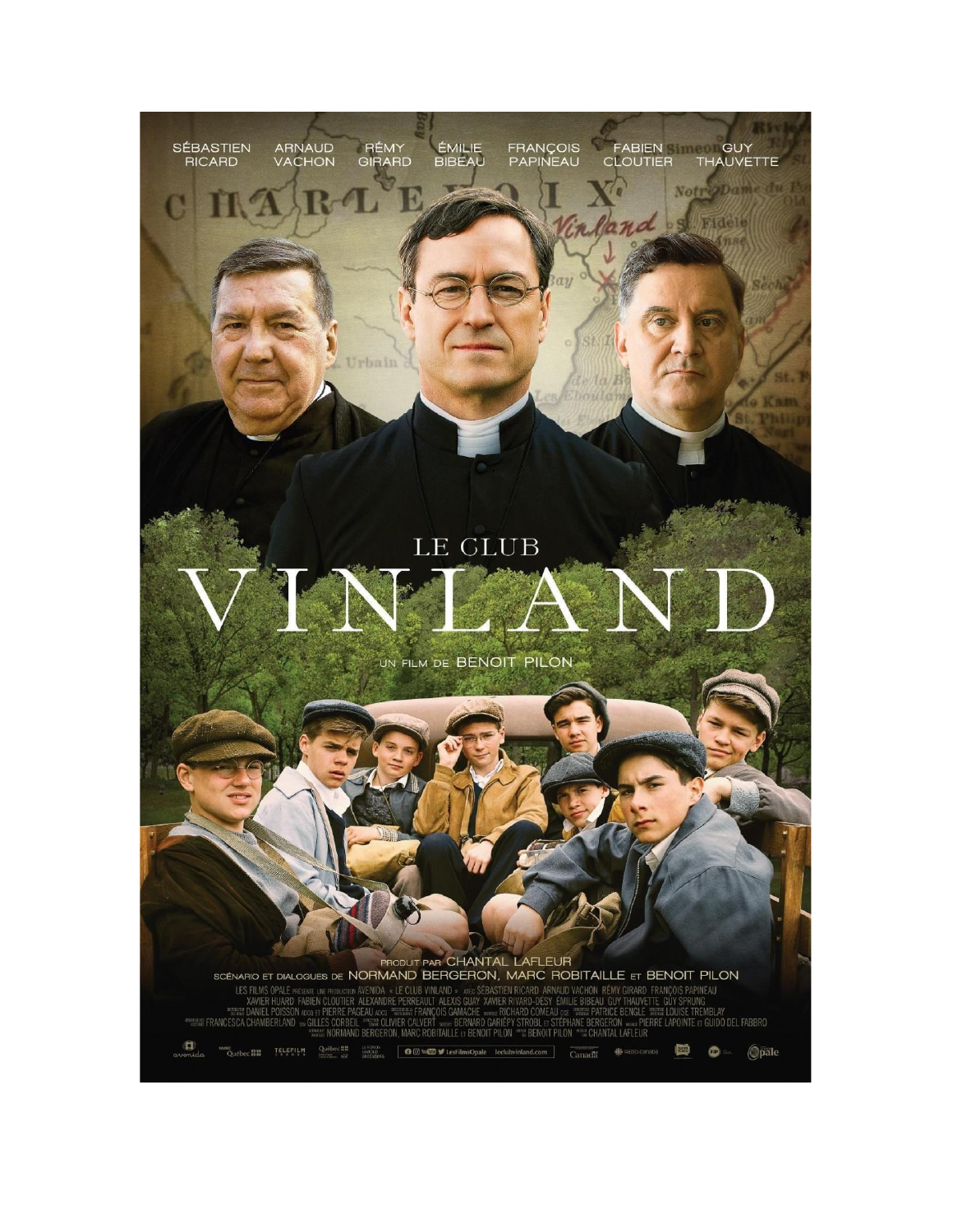### **Press Release**

#### **INFORMATION**

GENRE : San Drama and Drama and Drama and Drama and Drama and Drama and Drama and Drama and Drama and Drama and Drama and Drama and Drama and Drama and Drama and Drama and Drama and Drama and Drama and Drama and Drama and ORIGINAL VERSION : French ASPECT RATIO : 1.85 SOUND : 5.1

FILMING LOCATIONS : Montreal and surroundings, Charlevoix and Saint-Césaire

SHOOTING FORMAT : Pro Res 4444 in 3.2K FINAL FORMAT : 2K THEATRICAL RELEASE : Friday, August 6, 2021 DURATION : 125 minutes

#### **PRODUCTION**

Productions Avenida (Chantal Lafleur) 1001, rue Lenoir, suite A-410A Montréal, Québec H4C 2Z6 (514) 844-4241



#### **DISTRIBUTION**

Les Films Opale 4824, chemin de la Côte-des-Neiges, suite 206 Montréal, Québec H3V 1G4 514-336-9696



**CONTACT RELATIONS DE PRESSE**  Geneviève Lefebvre / Brigitte Chabot Communications 438-888-1981 genevieve@bchabotcom.ca

All promotional material is available:<https://www.lesfilmsopale.com/leclubvinland>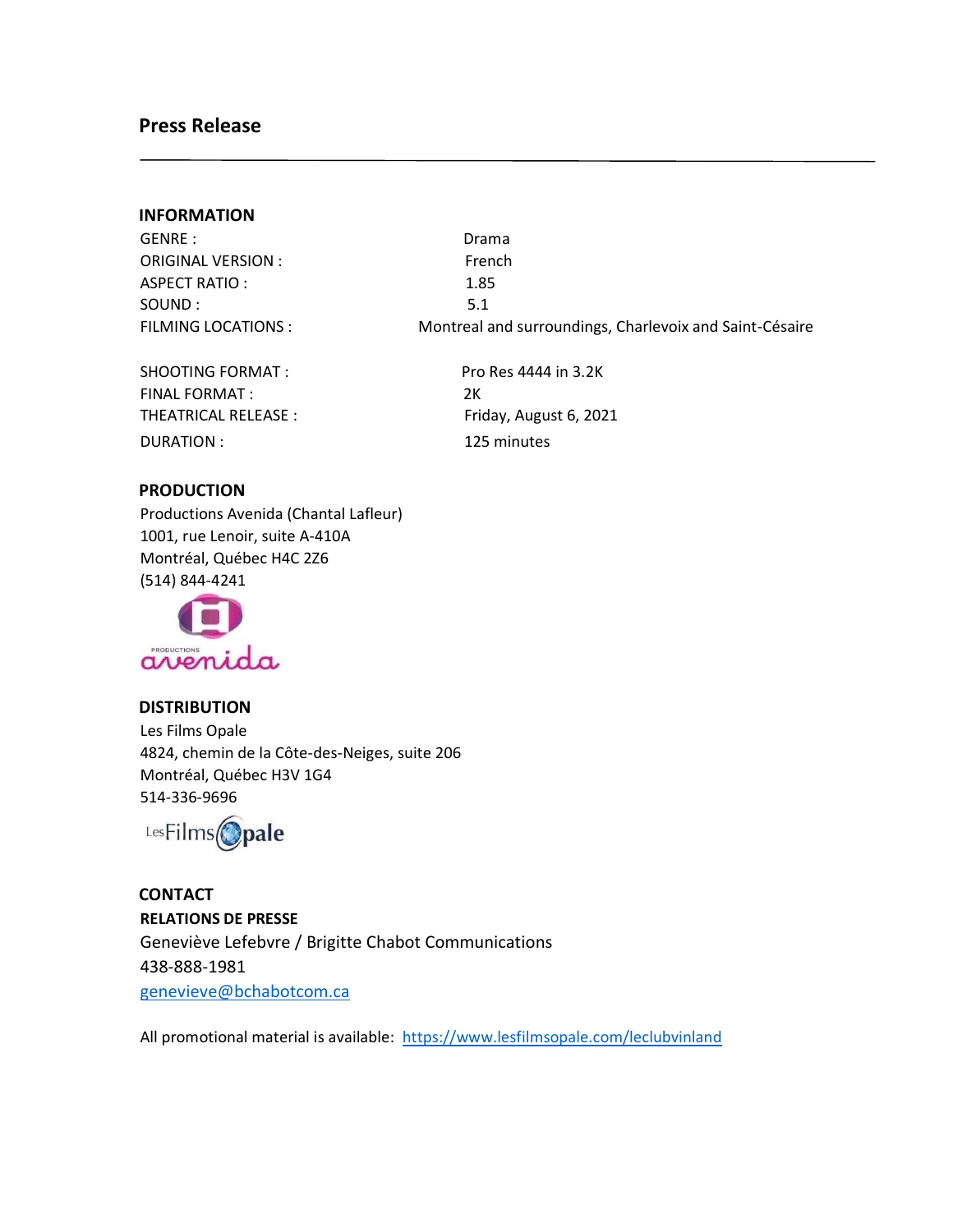

## **SYNOPSIS**

Vinland is the story of an exceptional educator in a boys' school in eastern Quebec in the late 1940s. Adored by his students but perceived as too disruptive by the superiors of his congregation, the charismatic Brother Jean is a progressive member of the church who represents the changes to come in the Quebec of the 1950s and 1960s. Wanting to solve an old mystery, motivate his students, and stop Émile-a troubled student-from dropping out, Brother Jean undertakes an archaeological dig to prove the existence of a Viking colony (Vinland) on the St. Lawrence coast. The endeavor will change the school and will leave its mark on the destinies of young Émile - and of Brother Jean himself.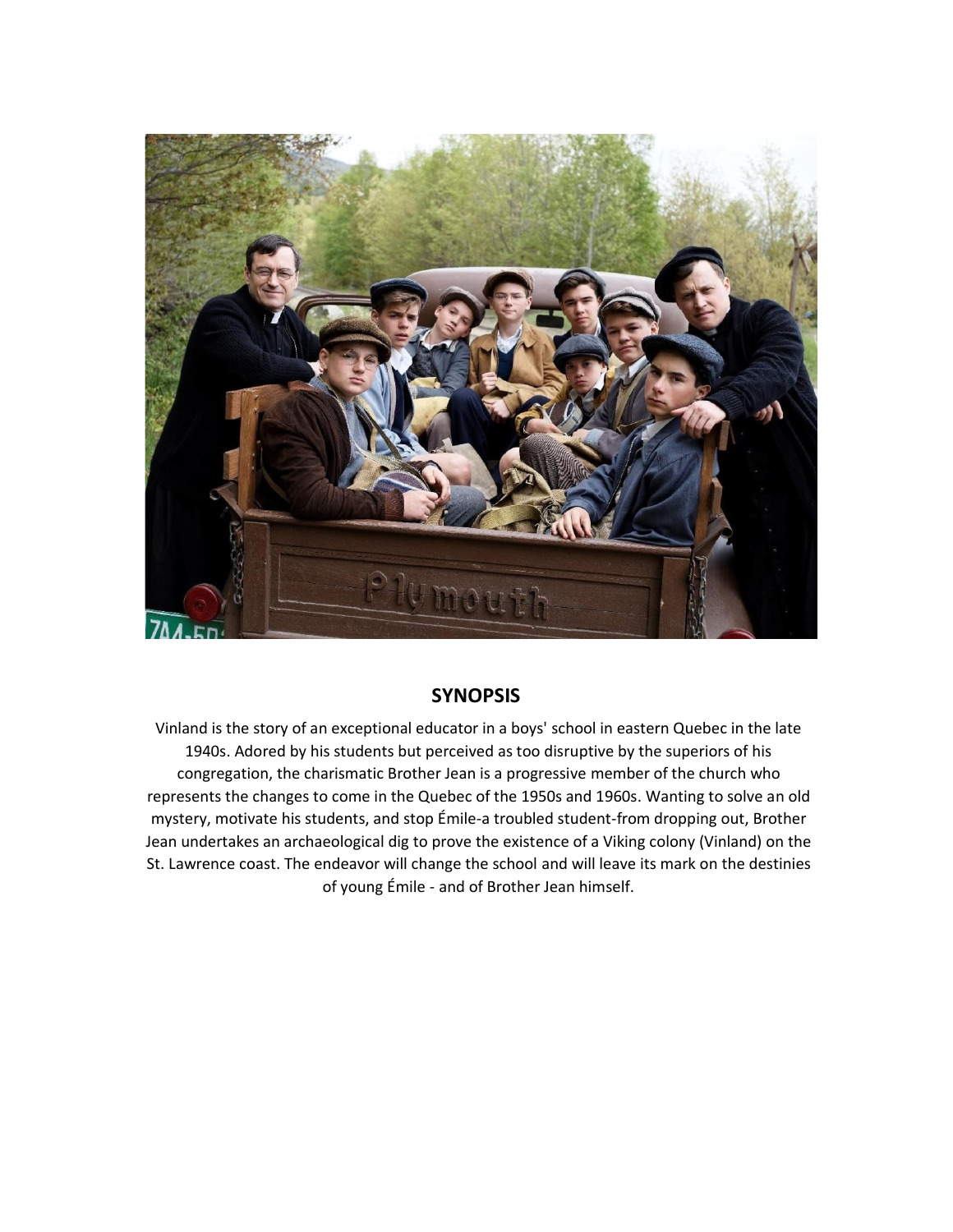## **ARTISTIC SHEET**

| <b>BROTHER JEAN</b>    | <b>SÉBASTIEN RICARD</b>  |
|------------------------|--------------------------|
| ÉMILE                  | <b>ARNAUD VACHON</b>     |
| <b>BROTHER LÉON</b>    | RÉMY GIRARD              |
| <b>BROTHER CYPRIEN</b> | <b>FRANÇOIS PAPINEAU</b> |
| <b>BROTHER MATHIEU</b> | <b>XAVIER HUARD</b>      |
| <b>BROTHER LUCIEN</b>  | <b>FABIEN CLOUTIER</b>   |
| <b>JÉRÔME</b>          | ALEXANDRE PERREAULT      |
| <b>CHOUINARD</b>       | <b>ALEXIS GUAY</b>       |
| <b>FRANÇOIS</b>        | <b>XAVIER RIVARD</b>     |
| <b>MARGUERITE</b>      | ÉMILIE BIBEAU            |
| <b>BROTHER ROSÉA</b>   | <b>GUY THAUVETTE</b>     |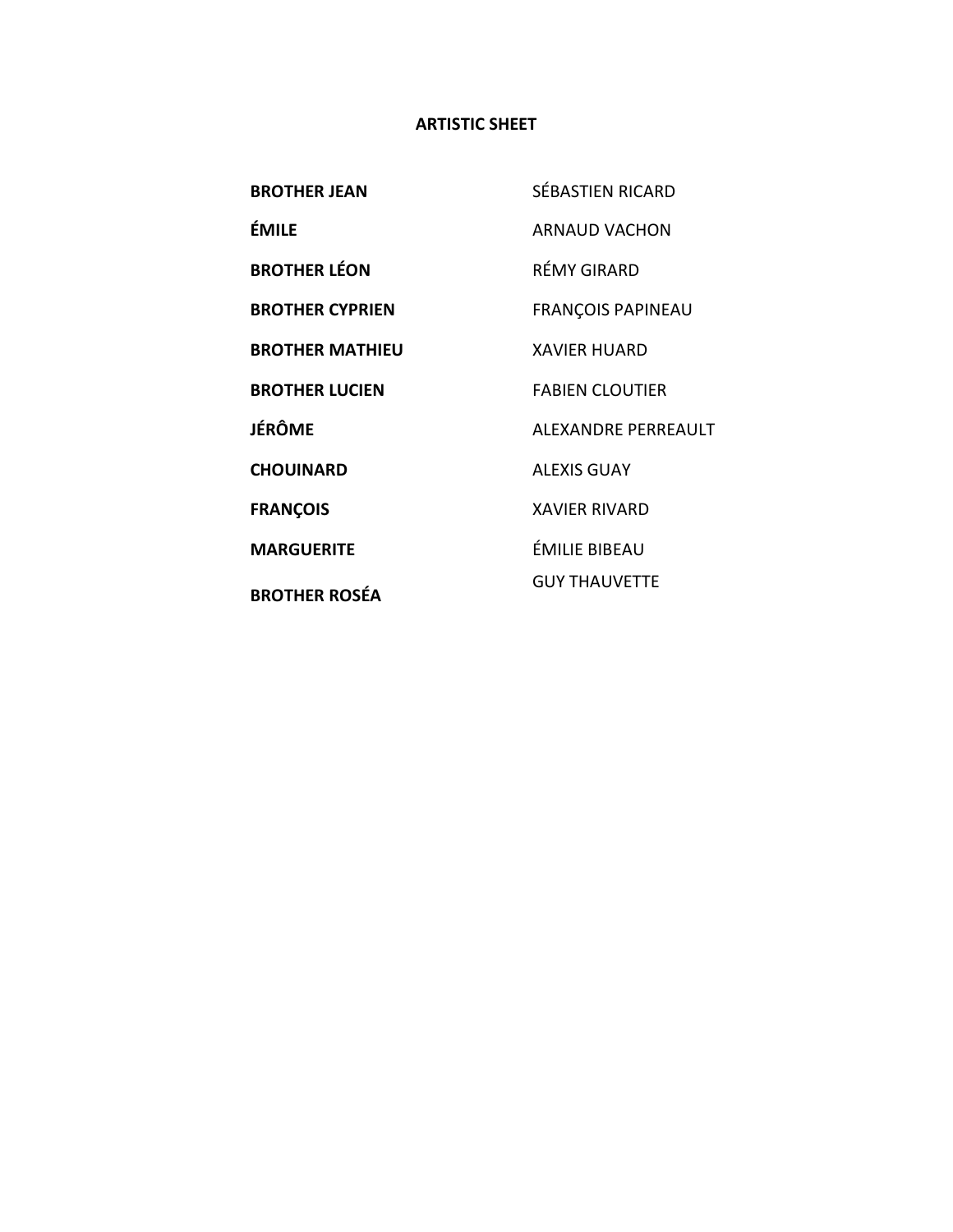# **TECHNICAL SHEET**

| <b>DIRECTOR</b>                                 | <b>BENOIT PILON</b>          |
|-------------------------------------------------|------------------------------|
| <b>SCRIPT WRITERS</b>                           | NORMAND BERGERON, MARC       |
|                                                 | ROBITAILLE AND BENOIT PILON  |
| <b>DIRECTOR OF PHOTOGRAPHY FRANÇOIS GAMACHE</b> |                              |
| <b>ART DIRECTOR</b>                             | <b>PATRICE BENGLE</b>        |
| <b>COSTUMES</b>                                 | <b>FRANCESCA CHAMBERLAND</b> |
| <b>MUSIC</b>                                    | PIERRE LAPOINTE AND GUIDO    |
|                                                 | <b>DEL FABBRO</b>            |
| <b>EDITOR</b>                                   | <b>RICHARD COMEAU</b>        |
| <b>PRODUCER</b>                                 | <b>CHANTAL LAFLEUR</b>       |
| <b>DISTRIBUTOR</b>                              | <b>LES FILMS OPALE</b>       |
|                                                 |                              |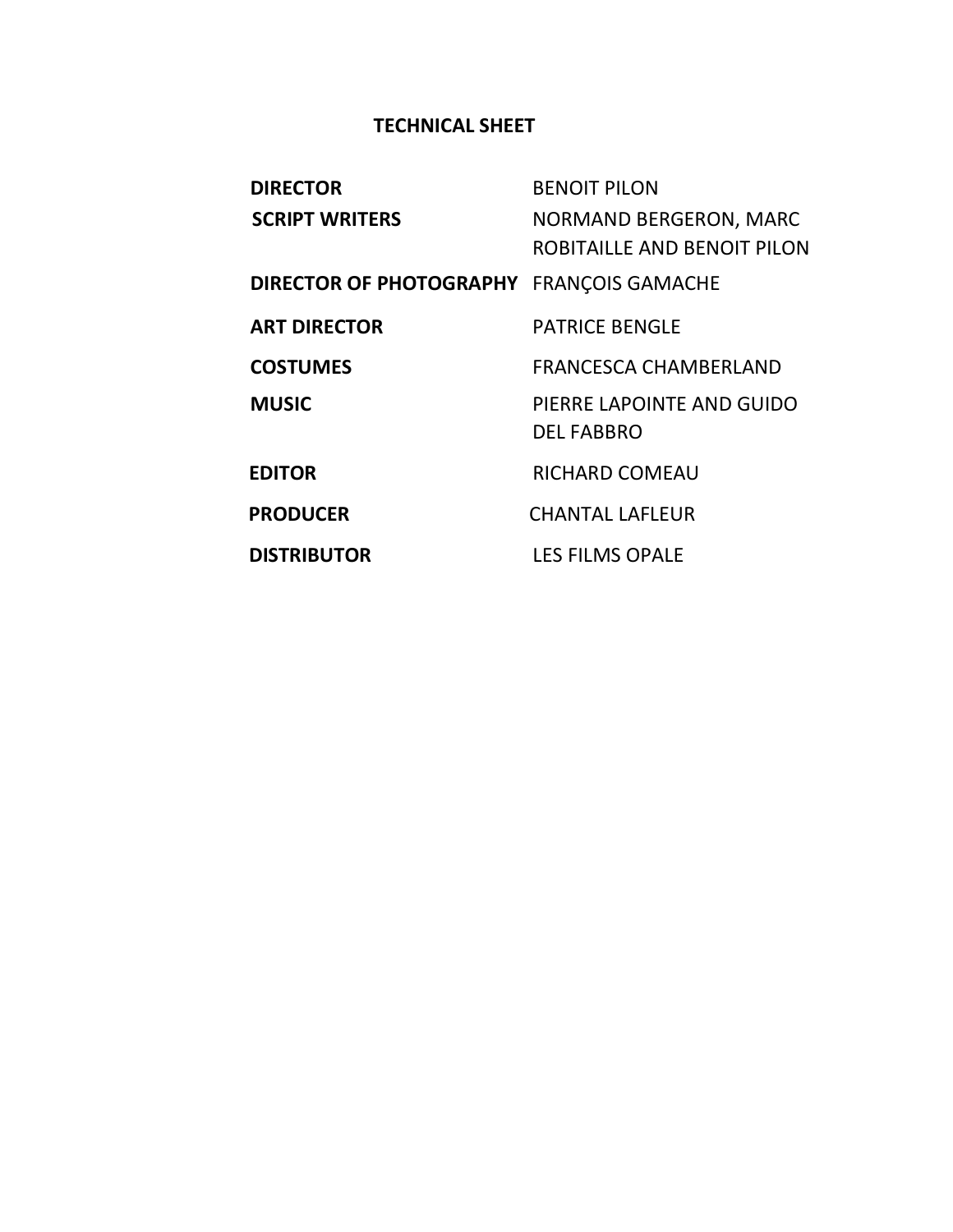### **A WORD FROM THE DIRECTOR**

We all have had an inspiring teacher in our journey whose passion has had an impact on our life choices. The role of these mentors is even more important when they exert their positive influence in a sclerotic and repressive society that they seek to evolve, often at the risk of their own comfort or safety.

It is this universal theme that touched me in this story full of hope and tenderness, camped in a post-war Quebec (1949) still under the control of the Catholic religion and traditions, but which sees the prospect of great upheaval on the horizon. It is not yet the Quiet Revolution, but the drivers of change are beginning to emerge here and there, even within religious communities. Among those beings of light who carry within them the will to open up to the world and to question certain dogmas, the figure of Brother Jean shines with his passion for the knowledge and education of young people. I immediately adhered to this fictional character who evokes historical figures such as Brother Marie-Victorin, the Abbot Proulx, and Brother Untel, but who also reminds each of us of a passionate educator who will have counted in our journey into adolescence, this crucial moment of our life where these guides trace an indelible imprint in our young brains. Substitute for a parental figure, Brother Jean is aware of the importance of his role and takes it seriously. He knows how to talk to young people, arouse their interest, awaken their curiosity and their passions. He believes in the potential of his students and wants to dream with them of a better, more open and more just future. But his unorthodox ways do disturb the leadership of the community and will cause tensions and reversals. To the delight of our future viewers! As soon as I read the first version of the script, I saw in this story the potential of a sensitive and touching mainstream film, with touches of humor, moments of suspense and tension, and a fallible human hero, who makes it all the more endearing.

I love that Brother Jean is a man of flesh and bones, sensitive to Marguerite's charm and determination, an endearing widow who lost hope of seeing her son Émile find happiness and the path to academic success. Marguerite's desire to keep her son in school is courageous for the time and Brother Jean is touched by her resoluteness. Despite her precarious situation and while she must work tirelessly to get out of poverty, Marguerite refuses to let Émile leave school to take a job.

Brother Jean's passion for Vinland, the Vikings and archaeology, which he managed to communicate to his young students, brings to the film an original color. For the time, it is a reassessment of preconceived ideas about the discovery of America that could seem totally eccentric. This is what Brother Cyprian and Brother Visitor (Roséa) think. Yet, the archaeological discoveries of Anse-aux-Meadows in Newfoundland in the early 1960s, come to give Brother Jean's intuition a certain scientific foundation. For the public today, this film is an opportunity to deal with a mysterious aspect of our history while staging odd, funny, or intriguing moments around this quest for the lost land of the Vikings in America. I wanted to treat the world of brothers and religious communities without complacency, but without drawing a dark and gloomy portrait either. Beings like Brother Jean represent light and movement in a static, rigid, and dark world. I chose to emphasize this positive and luminous aspect, without ignoring the abuses that characterized this environment and that time.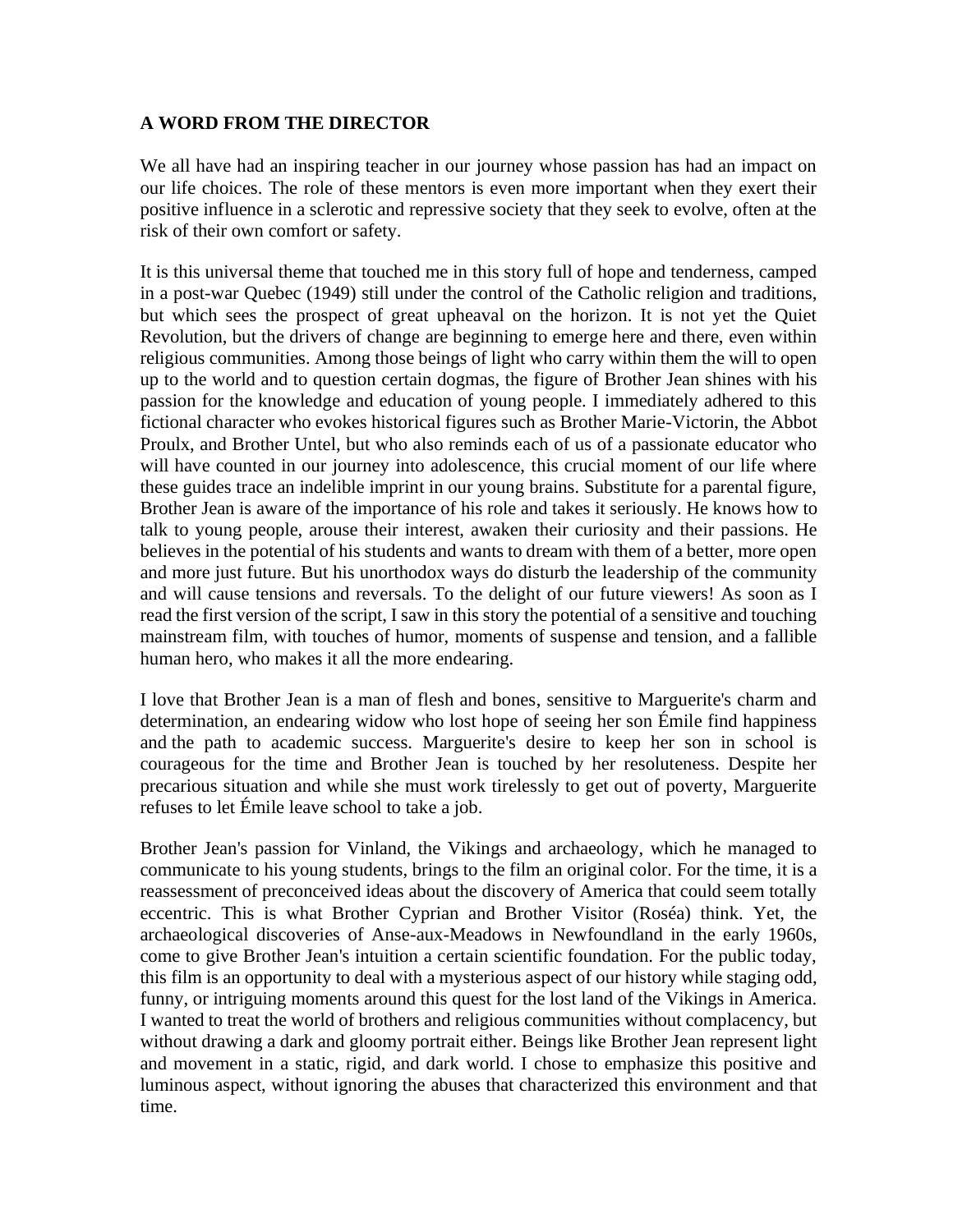Therefore, I approached the making of the film by focusing on this dichotomy: at the heart of a dark and static world, Brother John is a being of light and movement. This principle, source of contrasts and oppositions, guided the aesthetic approach throughout the shooting and post-production. The aesthetic direction, the camera, the lighting, the sound treatment, all aspects of the film were treated from this approach. Upon contact with Brother Jean, the film lights up and comes to life, contrasting with scenes shot elsewhere in the college. For example, we shot almost all the scenes of Brother Jean with his students in steadicam, offering a fluidity absent from the scenes with the other brothers, in the offices or elsewhere, which are shot mostly in still frames. In terms of light, I asked the director of photography to approach the scenes of Brother Jean's classroom thinking of the painter Vermeer, and those in the office of the Brother Director by instead having in mind Rembrandt or Caravaggio, in more dramatic chiaroscuro.

I enjoyed the challenge of making this film, in the continuity of my work on *Ce qu'il faut pour vivre*, addressing the viewer's intelligence and sensitivity. In the end, *Le Club Vinland* offers a reflection on the importance of engagement with young people, to make them dream of a better world and help them realize their full potential. The importance is also to resist one-track-thinking, and to persevere in adversity. In today's looming world, I believe this is a more important topic than ever.

**Benoit Pilon Co-writer and director**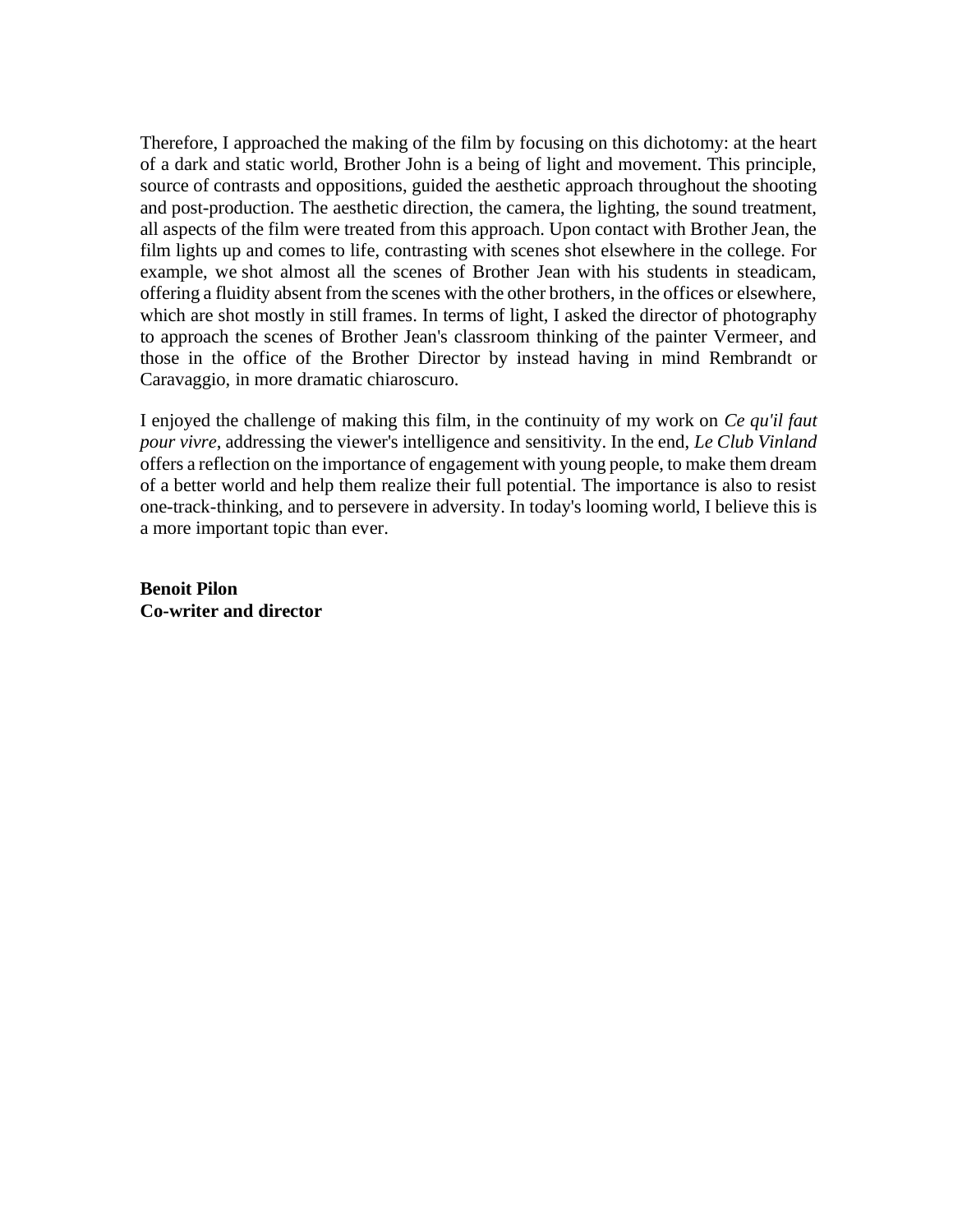### **BENOIT PILON**

#### Director

Born in Montreal in 1962, Benoit Pilon studied film at Concordia University, where he distinguished himself by directing **La rivière rit** (1987), which won the award for best fiction film at the Canadian Student Film Festival. First assistant director for Charles Binamé and André Melançon, he directed his first professional medium-length film,

**Regards volés** (1994), awarded at



Yorkton. However, it was his documentaries that made him known: **Rosaire et la petite nation** (1997) and **Roger Toupin, épicier variété** (2003) were celebrated by the critics, **Roger Toupin**... winning awards in Nyon (Switzerland), Namur (Belgium), Chicago (United States) and Moncton, in addition to winning the Jutra for best documentary and the Gémeaux for best social documentary. The filmmaker is praised for the way he constructs his works with sensitivity, relying on the patient and attentive observation of discreet characters from modest backgrounds.

At the same time, Pilon directed the television series **Réseaux** (1998-1999) and produced **Trois soeurs en deux temps** (2003), a documentary about a daring staging of Anton Chekhov's play. He then returned to his roots of social concern with **Nestor et les oubliés** (2006) and **Des nouvelles du Nord** (2007).

Released in 2008, **Ce qu'il faut pour vivre** (What it takes to live), his first feature film, was a resounding success: the film garnered 20 international awards and was shortlisted for the Oscar for Best Foreign Language Film. Pilon followed up with three more feature films - **Décharge** (2011), **Iqaluit** (2016) and **Le club Vinland** (2020) - films that pay particular attention to the social and historical context in which the characters evolve.

Very active in the Quebec film community, Benoit Pilon is a founding member of the production center Les films de l'autre (1988), of which he chaired the board of directors (1993-1998 and 2000- 2007), he sat on the board of directors of the Cinémathèque québécoise (2001-2006) and of the Rencontres internationales du documentaire de Montréal (2005-2010), and directed the Documentary Program of the Institut national de l'image et du son (2016-2019). He is also a member of the SACD-Canada's Authors' Committee since 2000.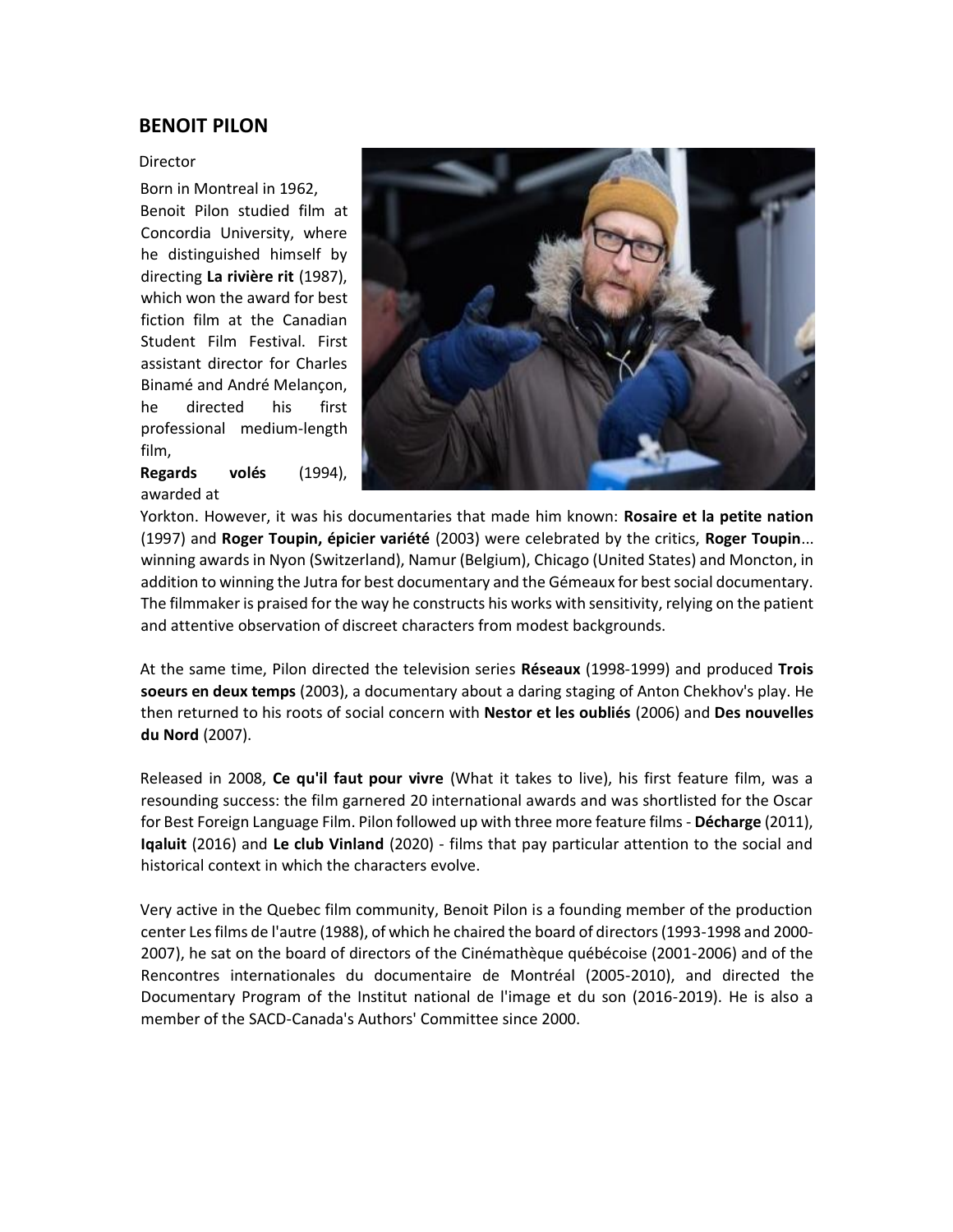#### *Brother Jean*



A 1998 graduate of the National Theatre School, **SÉBASTIEN RICARD** is both a talented singer (founding member of the group Loco Locass) and actor. Well known to the public for his role in the television series **Tabou**, he has also been seen in **Olivier, 30 Vies, En Thérapie, Fortier, Les Hauts et les bas de Sophie Paquin** and **Nos étés III**. Since 2019, you can see him in the soap opera **Une autre histoire**. In the theater, he has played in several productions directed by Brigitte Haentjens at the Sybillines creation theater; **L'opéra de quat'sous** (Usine C), **La nuit juste avant les forêts** (Ateliers JeanBrillant), **Woyzeck** (Usine C), **Vivre**  (Usine C) and **Sang** (Usine C). In addition, he was in the cast of **Poésie, sandwichs et autres soirs qui penchent** (Attitude Locomotive), **La Dame aux Camélias** (TNM), **Big Shoot** (Salle Fred Barry and Usine C), **Kamouraska** (Théâtre Denise Pelletier), **Les manuscrits du déluge** (TNM), **Les oiseaux de proie** (Théâtre Jean Duceppe), **Les Enfants d'Irène** (Théâtre Petit à Petit), and in

2015, **Richard III** (TNM). In 2017 and 2018, he was in the musical **La bibliothèque interdite** presented at the Théâtre de Quat'Sous and on tour. In film, he played Dédé Fortin, the singer of the group Les Colocs in **Dédé, à travers les brumes** (Jean-Philippe Duval) for which he received the Jutra for best actor. He participated, among others, in **Une jeune fille** (Catherine Martin), **Avant que mon cœur bascule** (Sébastien Rose and Stéfane Lasnier), **De ma fenêtre, sans maison** (Maryanne Zehil), **Histoire de famille** (Normand CanacMarquis and Guy Fournier), **Les invasions barbares** (Denys Arcand) and **15 février 1839** (Pierre Falardeau), **Gabrielle** (Louise Archambault), **Antoine et Marie** (Jimmy Larouche), **Chorus** (François Delisle) and **Hochelaga, terre des âmes** (François Girard) and **L'Acrobate** (Rodrigue Jean). This year, we will see him in **Le club Vinland**, Benoit Pilon's latest feature film.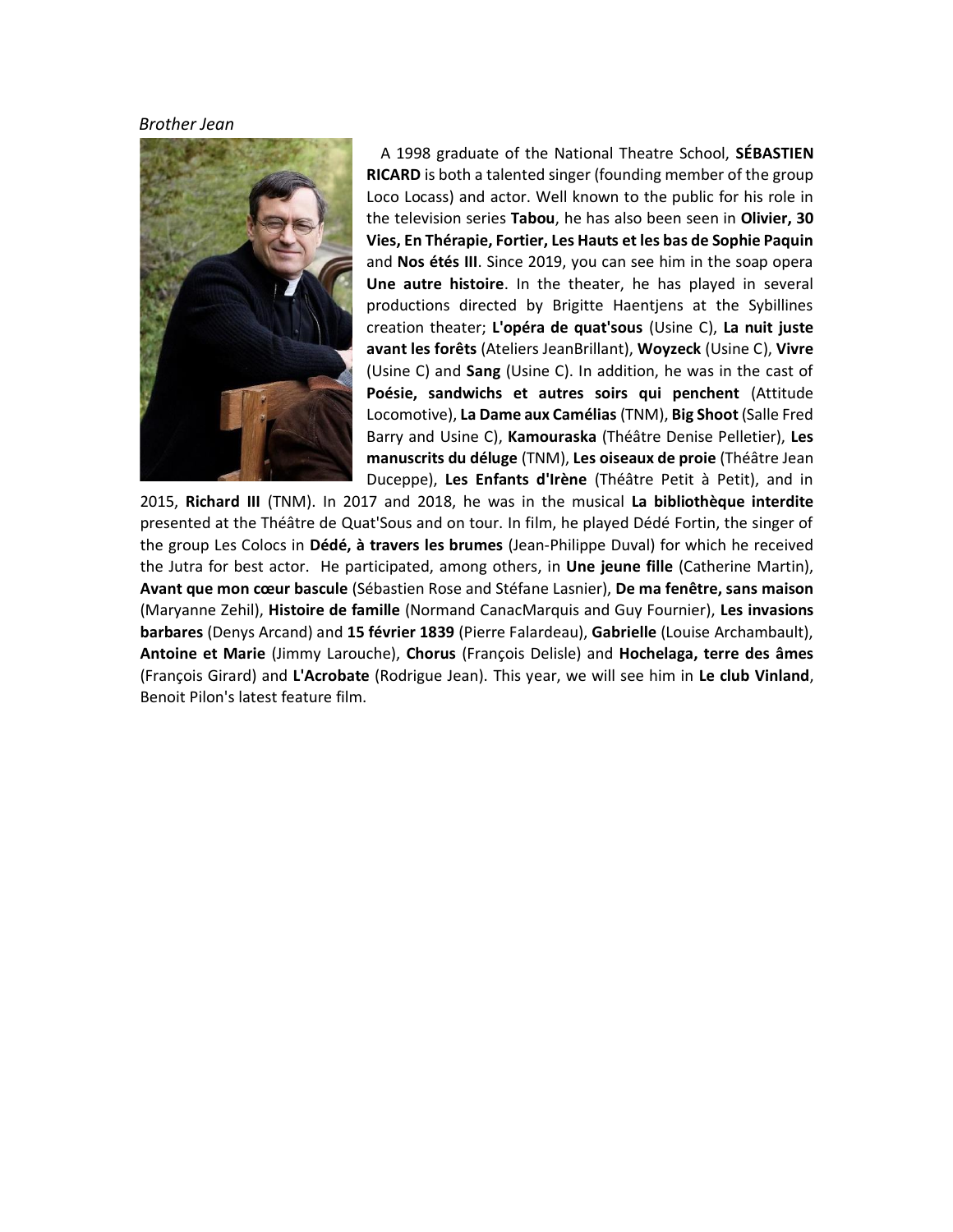### **RÉMY GIRARD**

#### *Brother Léon*



With an impressive track record, **RÉMY GIRARD** has a rich and varied career. In the theater, he has delivered outstanding performances of many great characters. He has been seen, among others, in **La leçon, Qu'est-ce qu'on a fait au bon dieu, Marius et Fanny, Le Murmure du Coquelicot, Le dindon, Ubu roi, L'ouvre-boîte, Les joyeuses commères de Windsor, Don Quichotte, Le malade imaginaire** and **En attendant Godot**. On television, he was in the cast of **L'échappée, Les Mutants, 30 vies, Ti-Mé Show, Détect.inc., Emma, Bunker le cirque, La petite vie, Cher Olivier and Scoop.** 

He also played the inimitable Papa Bougon in the cult series **Les Bougon, c'est aussi ça la vie**, and on screen in **Votez Bougon**, and Stan, the coach and spiritual father in **Les Boys I, II, III** and **VI**.

In addition, **RÉMY GIRARD** has proven that he has also mastered Englush comedy, in the Canadian series **InSecurity I** and **II** broadcast on CBC. In addition to the films **Incendie** (D. Villeneuve), **Cabotins** (A. Desrochers), **De père en flic** (É. Gaudreault), **Les sept jours du Talion** (Podz), **Le grand départ** (C.

Meunier), **Le piège américain** (C. Binamé), **Bluff** (Marc-André Lavoie and Simon-Olivier Fecteau), **Maurice Richard** (C. Binamé), **Les invasions barbares** (D. Arcand) and **Un homme et son péché** (C. Binamé), he played in the films **Les Boys I, II, III** (L. Saia) and **IV** (G. Mihalka), **La Florida** (G. Mihalka), **Dans le ventre du dragon** (Y. Simoneau), **Votez Bougon** (J-F Pouliot), **Le déclin de l'empire américain** (D. Arcand), **la chute de l'empire américain** (D. Arcand) and **Il pleuvait des oiseaux** (Louise Archambault). This year, we will see him in **Le Club Vinland** (Benoit Pilon) and in **Tu te souviendras de moi** (Éric Tessier).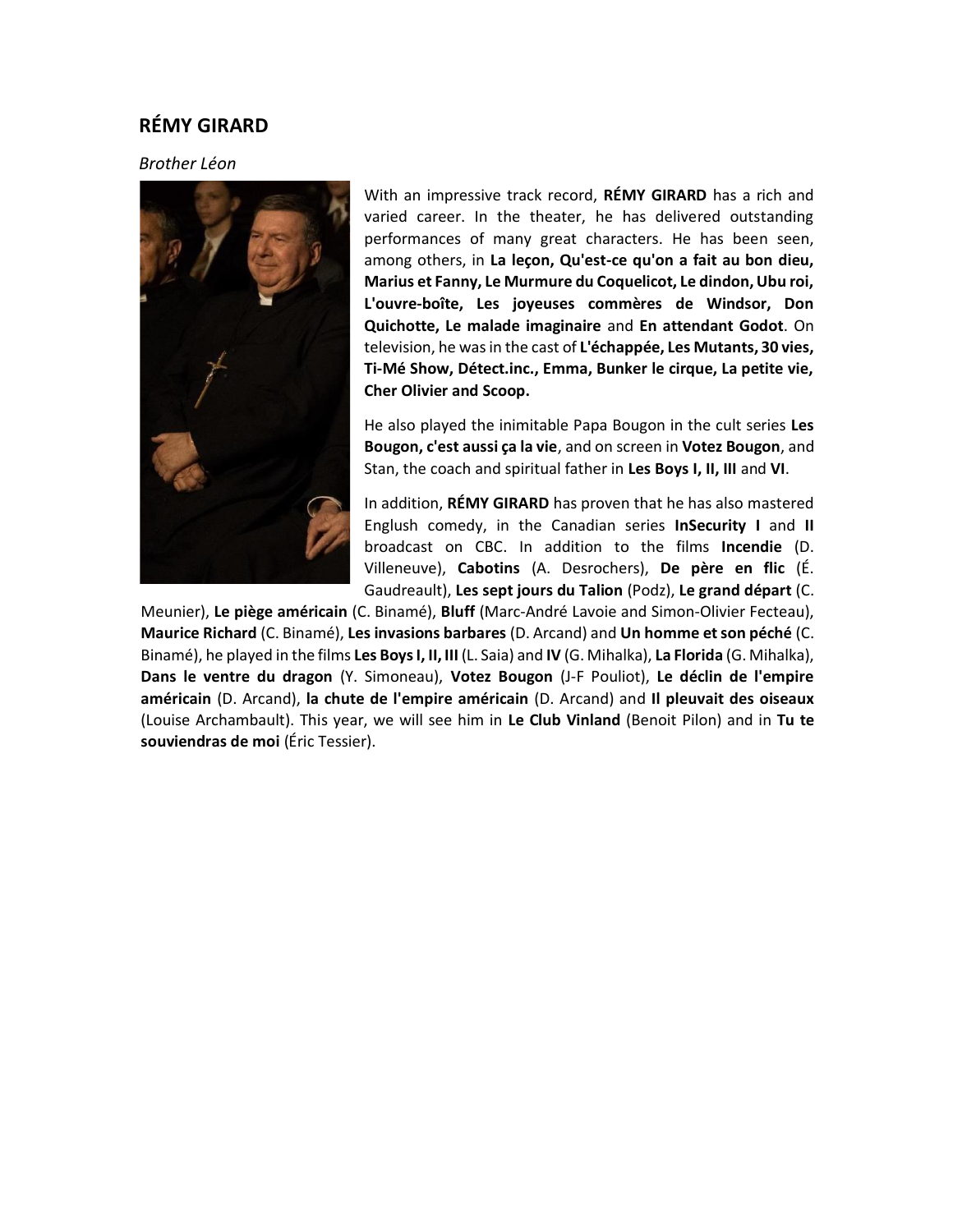#### **FRANÇOIS PAPINEAU**

#### *Brother Cyprien*



A prolific actor, **FRANÇOIS PAPINEAU** has distinguished himself both on the screen and on the stage, and his talent has earned him several awards and nominations. On television, he has been part of the cast on several series, such as, **En thérapie, Les Boys, États humains, Le négociateur III, Vice caché, Les Poupées russes, Fortier** et **Catherine**. From 2012 to 2019, he played Norman Despins in the series **Unité 9** and is currently starring in the soap opera **5e rang**. On the big screen, he has appeared in nearly twenty films, including **Le génie du crime** (L. Bélanger), **Le Collectionneur** (J. Beaudin), **La Bouteille** (A. Desrochers), **Post Mortem** (L. Bélanger), **Hasards et coincidences** (C. Lelouch), **Clandestins** (D. Chouinard) and **Le Confessionnal** (R. Lepage). More recently, he acted in **La contemplation du mystère** (A. Aurtenèche), **14 jours, 12 nuits** (J-P. Duval), **Ca\$h Nexu\$** (F. Delisle), **La disparition des lucioles** (S. Pilote), **9, Le film-Hystér**ie (J-P. Duval), **Les mauvaises herbes** (L. Bélanger), **Iqaluit** (B. Pilon), **Chasse-galerie, la légende** (J-P. Duval), **Papa à la chasse aux lagopèdes** (R. Morin), **Trois temps après la mort d'Anna** (C. Martin), **André Mathieu** (L. Dionne),

**Route 132** (L. Bélanger), **Une vie qui commence** (M. Monty), **Memories Corner** (A. Fouché) and **Marécages**, the first film of director Guy Édoin. In 2020, we will see him in **Le Club Vinland**, Benoit Pilon's latest feature film. In the theater, some of the plays he has acted in are **La Grande Trilogie**  (NTE), **Les chemins qui marchent** (NTE), **Les Dishwasheurs** (NTE), **Ha ha!,** (TNM), **Là** (Compagnie Jean Duceppe), **Bureaux** (NTE), **Cabaret** (Théâtre du Rideau Vert and Quebec tour), **Le Chant du dire-dire** (Espace GO), **Motel Hélène** (Espace GO and France tour) and several Momentum productions. At the TNM, he has left his mark by playing legendary characters such as Ulysses in **L'Odyssée**, and Mycroft Mixeudeim in **La Charge de l'original épormyable**, for which he won the Gascon Roux award for best performance in 2009. In 2011, he played the Beast in **la Belle et la Bête,** which was made and directed by Lemieux.Pilon 4d art, co-produced with the Théâtre du Nouveau Monde. In 2015, he triumphed in the play **Le Misanthrope,** directed by Michel Monty, which presented at Théâtre du Rideau Vert. In 2017, he was in the cast of the plays **Ne m'oublie pas** at the Compagnie Jean-Duceppe and **Vu du pont** at the TNM.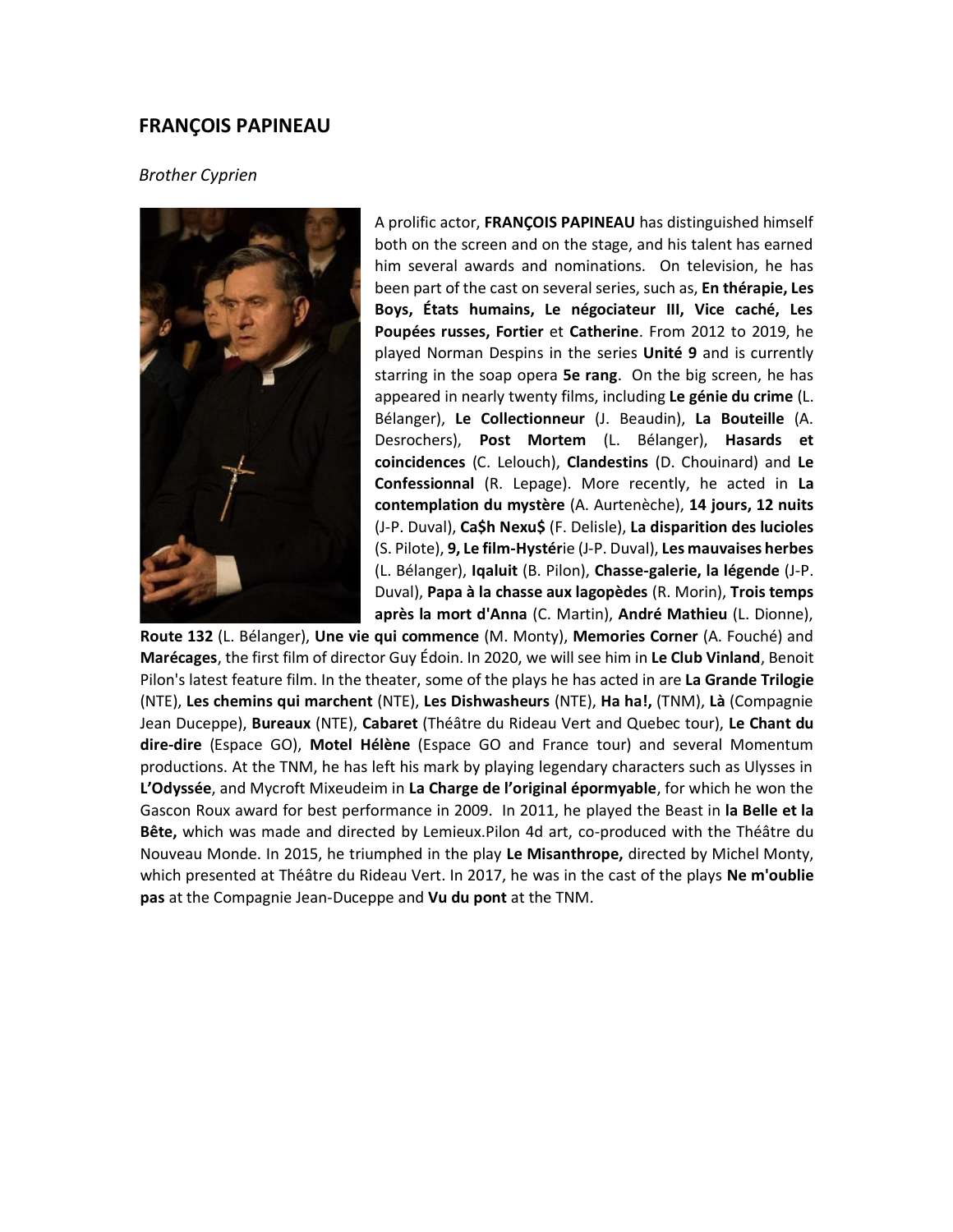## **FABIEN CLOUTIER**

#### *Brother Lucien*

Actor, author, storyteller and director, Fabien Cloutier graduated in 2001 from the Conservatoire d'art dramatique de Québec. Since then, he has performed in more than twenty theatrical productions in Quebec City and Montreal, notably under the direction of Marie-Josée Bastien, Olivier Choinière, Lorraine Côté and Frédéric Blanchette. On the small and big screen, he has been seen in **Karl / Max, La Maison du pêcheur, Blue Moon, Les pays d'en haut, Plan B** and **Boomerang**. With his performance in **Les Beaux Malaises**, he won the Gémeaux Award for best supporting role in 2015. As a columnist, he spiced up the shows **Paparagilles** and **Esprit critique**. In 2017, he played the one and only Mike Pratt, in **Faits Divers**, a series directed by Stéphane Lapointe, for which he won the Prix Gémeaux for Best Leading Role in a Dramatic Series in 2018.

Fabien Cloutier is also the author and performer of the plays **Scotstown** and **Cranbourne**, which have been presented on several stages across Quebec, as well as his comedy show, **Assume**. His play **Billy (Les jours de hurlement)** won the Gratien-Gélinas Award in 2011 while **Pour réussir un poulet** won the prestigious Governor General's Literary Award in the fall of 2015. His play **Bonne retraite, Jocelyne**, which he also directed, was presented at the Théâtre La Licorne and the Trident. He is also the creator, author and lead actor of the television series **Léo**, presented on Club illico.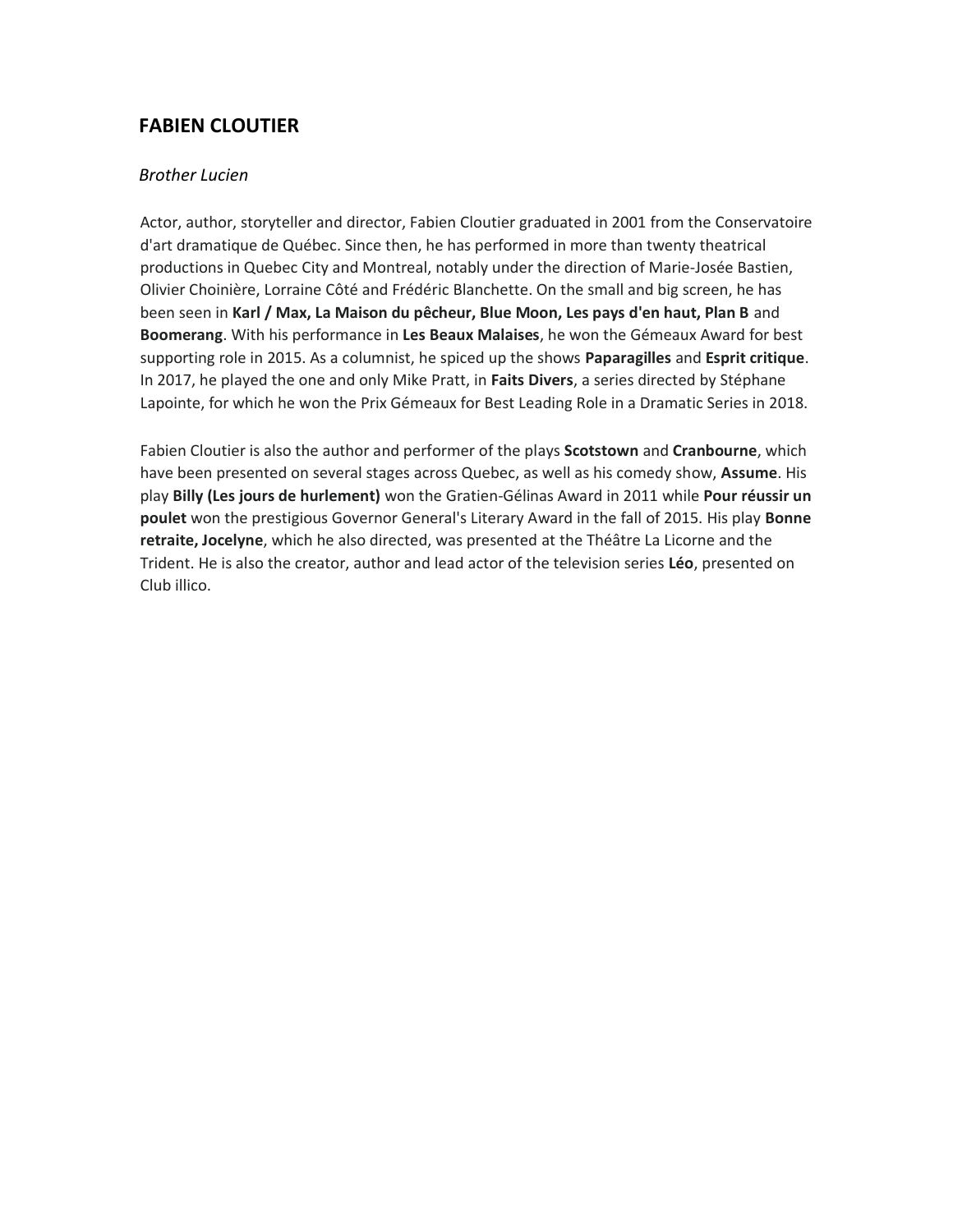## **XAVIER HUARD**

### *Brother Mathieu*

After graduating from the National Theatre School of Canada, Xavier Huard participated in numerous theater and television productions. Upon graduation in 2013, he directed theatrical projects in remote Aboriginal communities and in Haiti. In February 2015, he co-founded, with Marco Collin and Charles Bender, the theater company Productions Menuentakuan, an organization he still co-directs today.

He directed the projects **Puamun** (2013), **Muliats** (2015), **Je suis un arbre sans feuille** (2016), **Mushum** (2017), **Nikomotan MTL** (2017-18-19), **Bleuets et Abricots** (2017), **Umanishish** (2018-19), **Utei** (2019) and **AlterIndiens** (2020).

Also very active as a performer, in 2015 he won the Best Lead Actor award at the Austin Festival in Texas. On the small screen, he interprets the roles of Kevin in **Nouvelle Adresse** 1 and 2, Manuel in **Au secours de Béatrice** and more recently (2019) the role of Alain in **La Faille**. On the big screen, he plays the brother Mathieu in **Le Club Vinland** by Benoit Pilon. In theater, he stepped onto the stage of the Théâtre du Nouveau Monde in 2014 and 2015 with the productions of **Cyrano de Bergerac** and **Les Trois Mousquetaires**, In 2017 and 2018, he was in **Antigone au Printemps** and **Là où le sang se mêle** at the Fred-Barry Hall.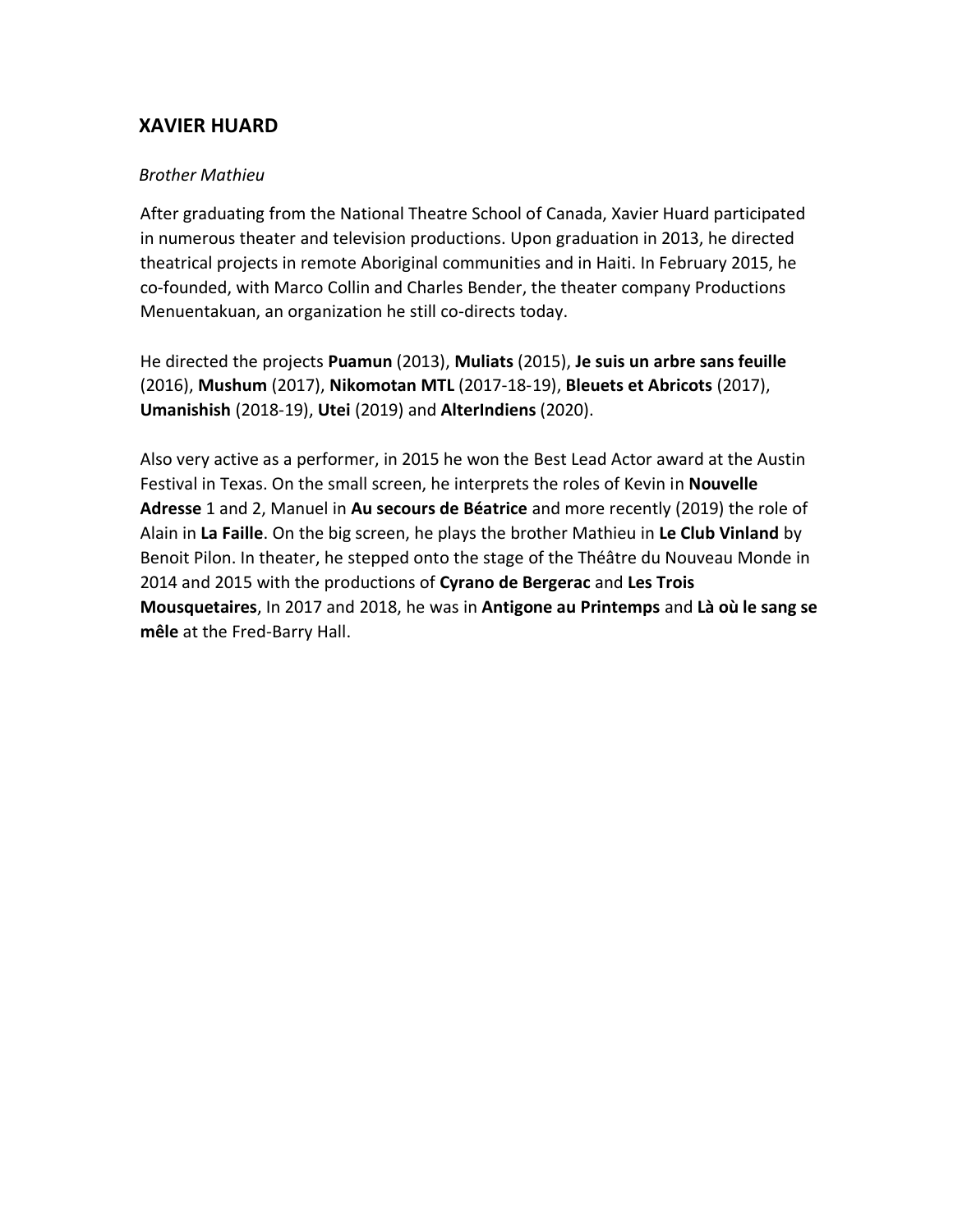## **ARNAUD VACHON**

### *Émile*

Arnaud Vachon has always dreamed of being in movies. At a very young age, he would delight those around him with his cheerful smile, his artistic talents and his acrobatics. The 7th art fascinated him, he was intrigued by the acting and directing. He wanted to see the backstage. Not knowing how to approach all this, life decided to offer him a golden opportunity. It was during a casting session organized for the general public, for the film **Le Club Vinland** by director Benoit Pion that Arnaud was able to show what he was capable of. An opportunity he couldn't pass up! He prepared himself the best he could, even though he had never auditioned before. Then, thanks to his naturalness and his great social awareness, he got the role of Émile. It was the first important role for which he would learn the ropes during the 25 days of shooting. This young beauceron, laughing and endearing, knows instinctively how to approach the most complex characters. We have every reason to believe that a great career is ahead of him.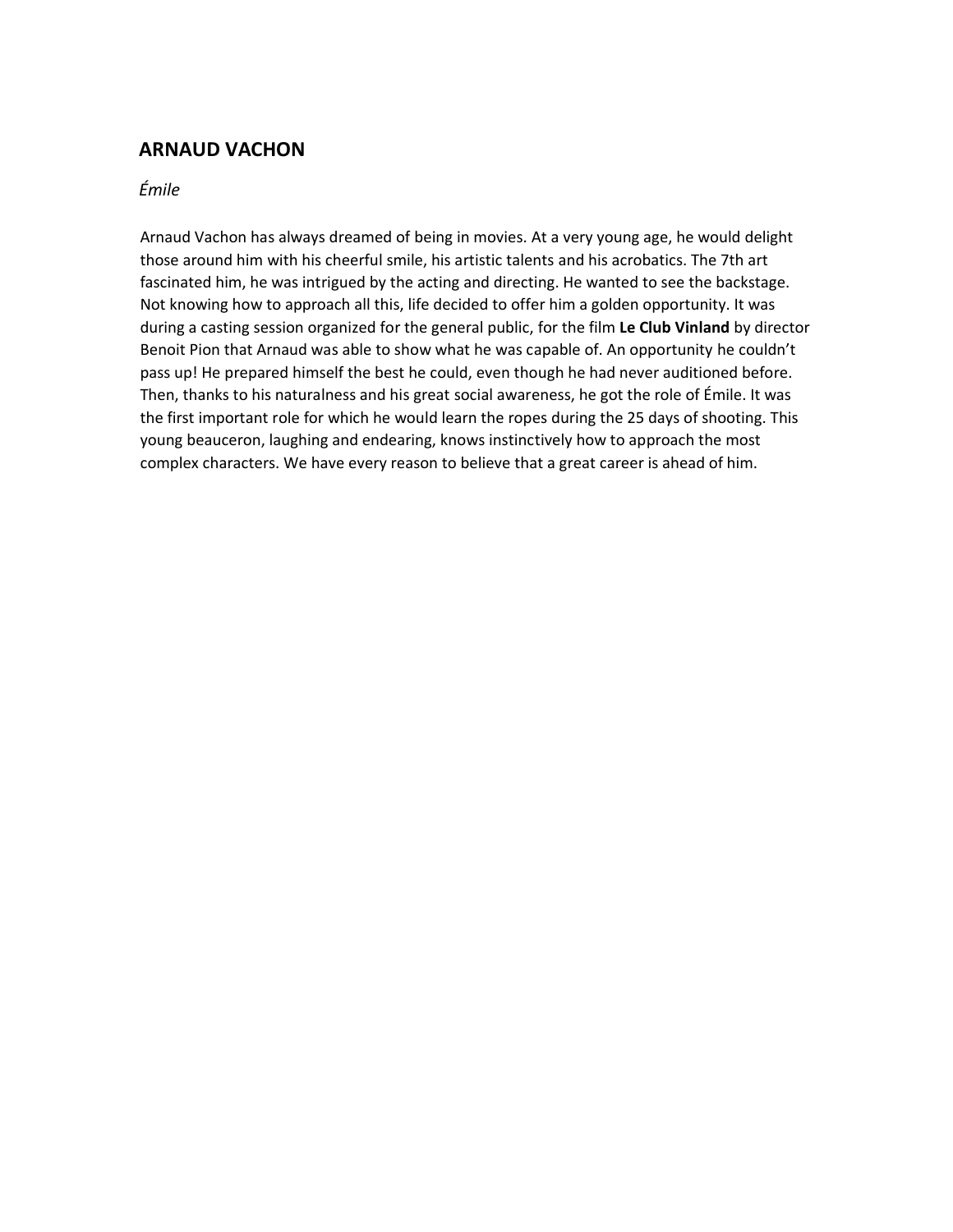# **ÉMILIE BIBEAU**

### *Marguerite*

A graduate of the Conservatoire d'art dramatique de Montréal in 2002, Émilie Bibeau was quickly given several roles in theater. She has played in **Aphrodite, Gertrude, le cri, Coin St-Laurent, Scaramouche, Du vent entre les dents** and **Là**. She also had great success in **Toc Toc** and **Le Vrai Monde?** Afterwards, she was in **L'effet des rayons Gamma sur les vieux garçons**, the revival of the play **Matroni et moi**, **Une maison propre, L'Opéra de Quat'Sous, Hamlet, L'Invention du chauffage central en Nouvelle-France, Ce moment -là, Un village de fou, Furieux et désespérés, Albertine en 5 temps**, Terry in **Les Chroniques de Saint Léonard** (Steve Galluccio), and Honey Bubbalowe in the summer play, **Le combat des chefs**, at the Vieux-Terrebonne Theater. She was in the cast of **Variations sur un temps**, which was a big hit at Théâtre de Quat'Sous, as well as in **Peer Gynt**. In 2018, she acted in the play **Impromptu** presented at the Rideau Vert, in **Edmond**, presented at the TNM as part of the Just for Laughs Festival, and in **Chroniques d'un cœur vintage**, a play she wrote and which was presented at the Licorne. In 2019, Émilie played in **L'éducation de Rita**, presented at the Rideau Vert. She is also part of the cast of the tribute show to Pauline Julien: **La Renarde, sur les traces de Pauline Julien**.

On television, Émilie has played in **Nos étés II, Les invincibles II, Tout sur moi I-II-III- IV Annie et ses hommes, Les Boys TV III, Toute la vérité, Tranches de Vies, Unité 9, Ces gars-là, L'imposteur**  and **Olivier**.

In film, Émilie was in **Monica la mitraille**, **Émilie** and the short film **Quelqu'un d'Extraordinaire** by Monia Chokri. In 2016, she was in the feature film **Ça sent la coupe**, directed by Patrick Sauvé. This year, she will be seen in Benoit Pilon's feature film, **Le Club Vinland**.